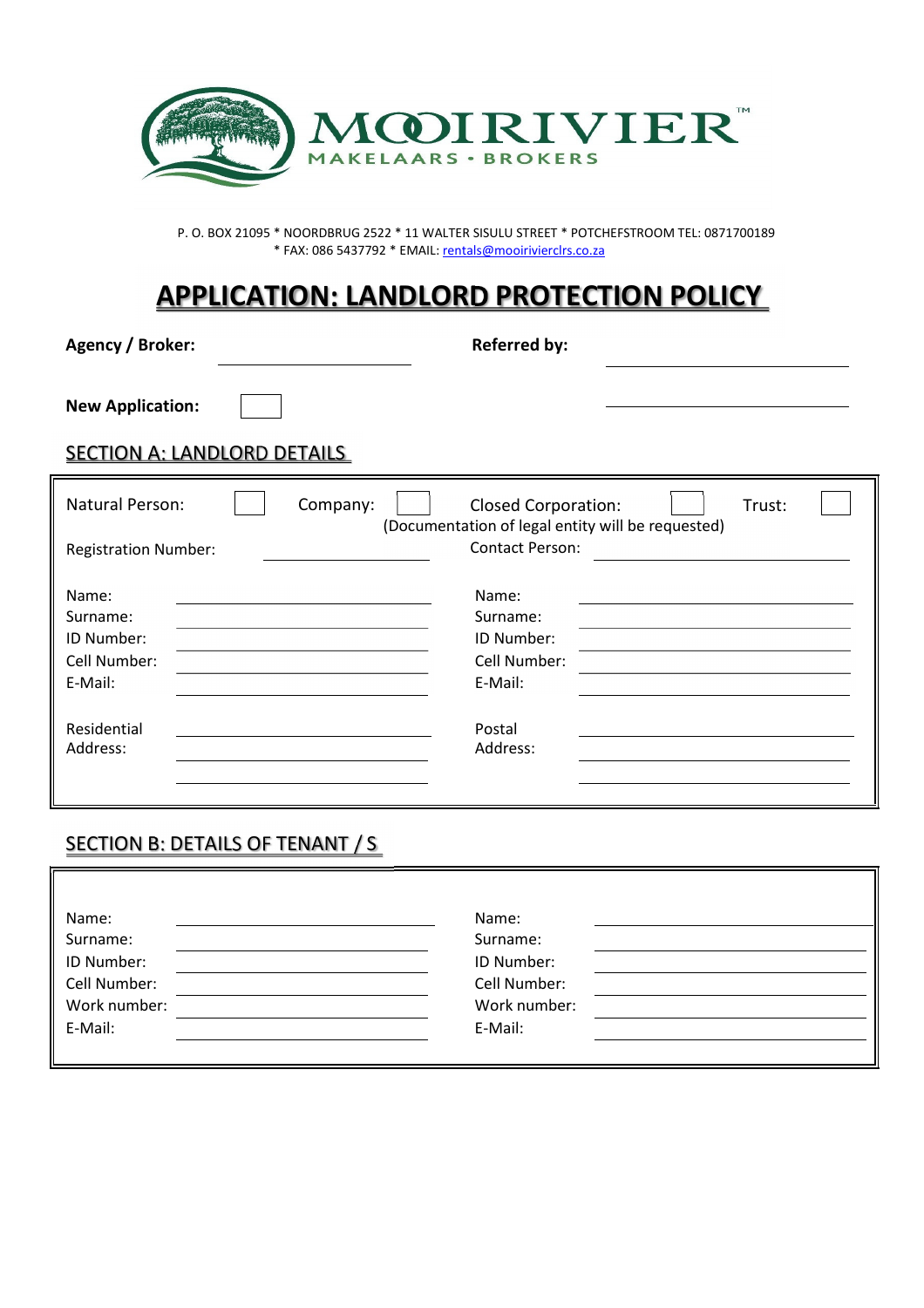### SECTION C: DETAILS OF LANDLORD RELATIVE

| Name:           |  |
|-----------------|--|
| Surname:        |  |
| Contact number: |  |
| Email:          |  |
|                 |  |

#### SECTION D: DETAILS OF LEASED PREMISES

| <b>Residential</b> |  |
|--------------------|--|
| <b>Address:</b>    |  |

## SECTION E: PARTICULARS OF THE LEASE AGREEMENT

| From:                         |                                                    |   |   |             |   |             |                                      | Until:                          |                             |   |  |   |   |   |   |   |  |  |
|-------------------------------|----------------------------------------------------|---|---|-------------|---|-------------|--------------------------------------|---------------------------------|-----------------------------|---|--|---|---|---|---|---|--|--|
| v                             | Υ                                                  | v | Υ | M           | M | D           | D                                    |                                 | Υ                           | ν |  | v | M | M | D | D |  |  |
|                               |                                                    |   |   |             |   |             |                                      |                                 |                             |   |  |   |   |   |   |   |  |  |
|                               |                                                    |   |   |             |   |             |                                      |                                 |                             |   |  |   |   |   |   |   |  |  |
|                               | <b>Capped Amount:</b>                              |   |   | R           |   | 15,000 - 00 |                                      |                                 | <b>Rental Payment Date:</b> |   |  |   |   |   |   |   |  |  |
|                               | Deposit Amount:                                    |   |   | R           |   |             |                                      |                                 |                             |   |  |   |   |   |   |   |  |  |
|                               |                                                    |   |   |             |   |             |                                      |                                 |                             |   |  |   |   |   |   |   |  |  |
|                               | <b>Rental per Month:</b>                           |   |   | $\mathbf R$ |   |             |                                      |                                 |                             |   |  |   |   |   |   |   |  |  |
|                               | <b>Premium is calculated:</b> 3.5% * Rental Amount |   |   |             |   |             |                                      |                                 |                             |   |  |   |   |   |   |   |  |  |
| 3.5% of Rental Income:<br>R   |                                                    |   |   |             |   |             |                                      | Thus: R4,000 $*3.5\%$ = R140.00 |                             |   |  |   |   |   |   |   |  |  |
|                               |                                                    |   |   |             |   |             | * A minimum premium of R135 applies. |                                 |                             |   |  |   |   |   |   |   |  |  |
|                               |                                                    |   |   |             |   |             |                                      |                                 |                             |   |  |   |   |   |   |   |  |  |
| <b>Total Monthly Premium:</b> |                                                    |   |   | $\mathbf R$ |   |             |                                      |                                 |                             |   |  |   |   |   |   |   |  |  |

#### SECTION F: BANKING DETAILS (For Debit Order purposes)

| <b>Account Name:</b> | Bank:            |
|----------------------|------------------|
| Branch Name:         | Branch Code:     |
| Account Number:      | Type of Account: |
|                      |                  |